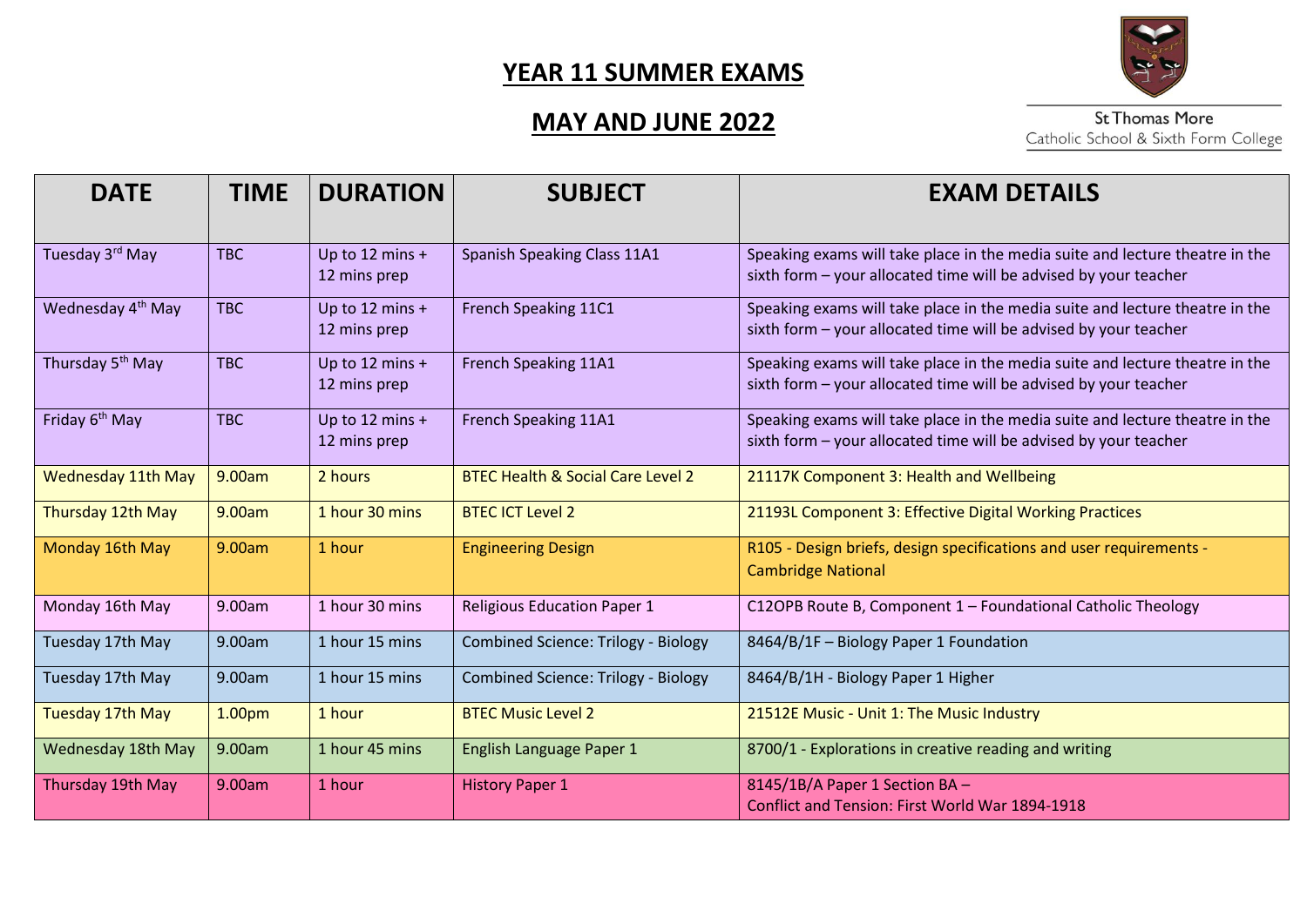

# **MAY AND JUNE 2022**

| Thursday 19th May              | 1.00pm             | 1 hour 30 mins | <b>Drama</b>                                | J316/04 - Performance & Response                                          |
|--------------------------------|--------------------|----------------|---------------------------------------------|---------------------------------------------------------------------------|
| Friday 20th May                | 9.00am             | 1 hour 30 mins | <b>Mathematics Paper 1 - Non Calculator</b> | 1MA1 1F - Foundation Paper                                                |
| Friday 20th May                | 9.00am             | 1 hour 30 mins | <b>Mathematics Paper 1 - Non Calculator</b> | 1MA1 1H - Higher paper                                                    |
| Monday 23rd May                | 9.00am             | 1 hour 30 mins | <b>Geography Paper 1</b>                    | 8035/1 - Paper 1: Living with the physical environment                    |
| Tuesday 24th May               | 9.00am             | 35 mins        | French Paper 1 Listening Foundation         | 1FRO 1F - Paper 1: Listening and understanding in French Foundation Tier  |
| Tuesday 24th May               | 9.00am             | 45 mins        | French Paper 1 Listening Higher             | 1FRO 1H - Paper 1: Listening and understanding in French Higher Tier      |
| Tuesday 24th May               | 9.00am             | 45 mins        | French Paper 3 Reading Foundation           | 1FRO 3F - Paper 3: Reading and understanding in French Foundation Tier    |
| Tuesday 24th May               | 9.00am             | 1 hour         | French Paper 3 Reading Higher               | 1FRO 3H - Paper 3: Reading and understanding in French Higher Tier        |
| Tuesday 24th May               | 1.30pm             | 1 hour         | Level 2 Sports Studies (Y10)                | R051 - Contemporary Issues in Sport - Cambridge National                  |
| Tuesday 24th May               | 1.00 <sub>pm</sub> | 1 hour 45 mins | <b>Physical Education</b>                   | 1PEO 01 - Component 1: Fitness & Body Systems                             |
| Wednesday 25th May             | 9.00am             | 50 mins        | English Literature Paper 1M                 | 8702/1M - Modern Prose/Drama                                              |
| Wednesday 25th May             | 9.00am             | 50 mins        | English Literature Paper 1N                 | $8702/1N - 19th$ Century Novel                                            |
| Wednesday 25 <sup>th</sup> May | 1.00 <sub>pm</sub> | 45 mins        | <b>Greek Paper 1 Higher</b>                 | 1GKO 1H - Paper 1: Listening and understanding in Greek Higher Tier       |
| Wednesday 25 <sup>th</sup> May | 1.00 <sub>pm</sub> | 1 hour 5 mins  | Greek Paper 1 Higher                        | 1GKO 3H - Paper 3: Reading and understanding in Greek Higher Tier         |
| Thursday 26th May              | 9.00am             | 35 mins        | Spanish Paper 1 Listening Foundation        | 1SPO 1F - Paper 1: Listening and understanding in Spanish Foundation Tier |
| Thursday 26th May              | 9.00am             | 45 mins        | Spanish Paper 1 Listening Higher            | 1SPO 1H - Paper 1: Listening and understanding in Spanish Higher Tier     |
| Thursday 26th May              | 9.00am             | 45 mins        | <b>Spanish Paper 3 Foundation</b>           | 1SPO 3F - Paper 3: Reading and understanding in Spanish Foundation Tier   |
| Thursday 26th May              | 9.00am             | 1 hour         | Spanish Paper 3 Higher                      | 1SPO 3H - Paper 3: Reading and understanding in Spanish Higher Tier       |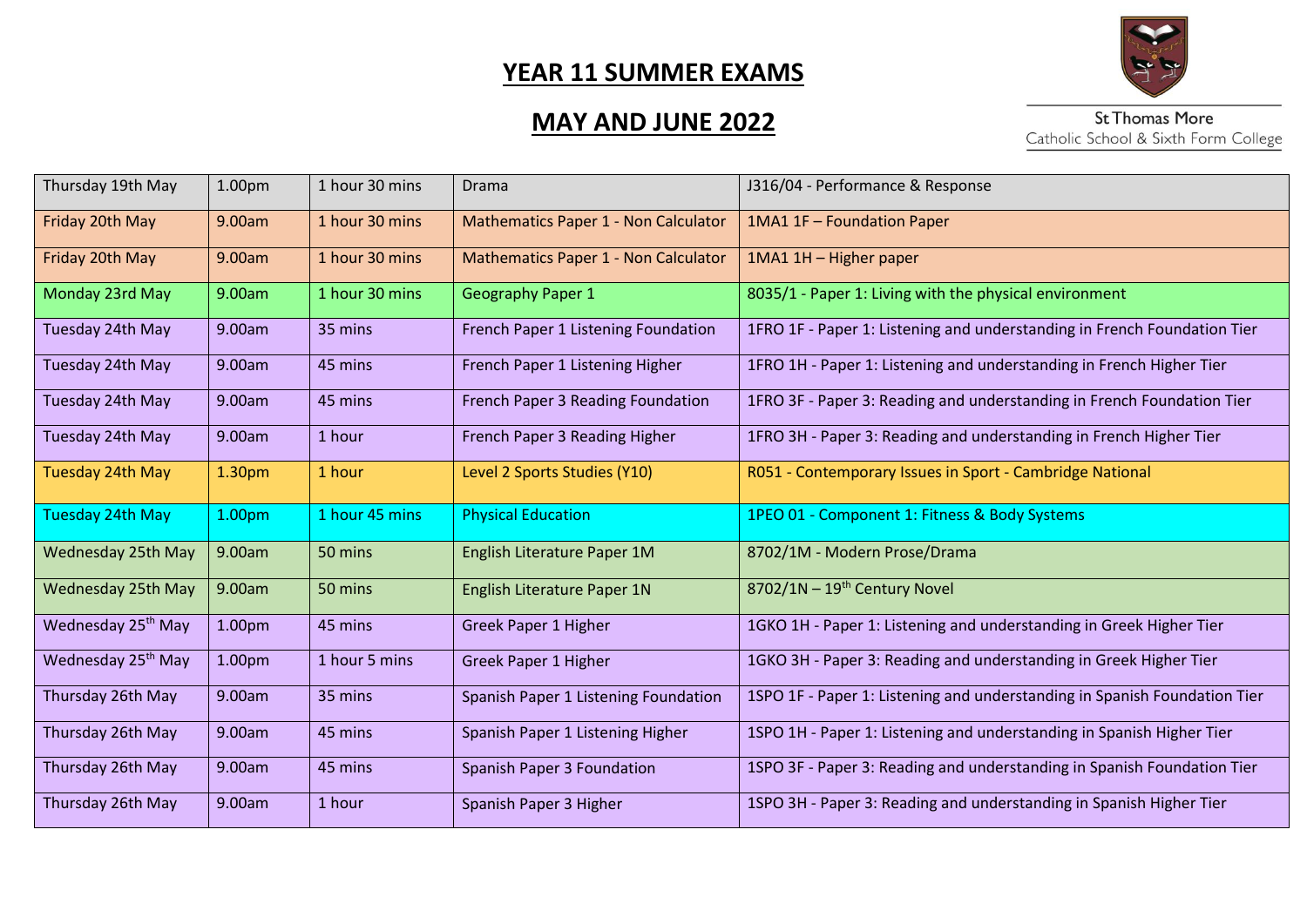

# **MAY AND JUNE 2022**

| Thursday 26th May            | 1.00 <sub>pm</sub> | 1 hour 30 mins | <b>Religious Education Paper 2</b>           | C12OU90-1 Route B, Component 2 - Applied Catholic Theology                      |
|------------------------------|--------------------|----------------|----------------------------------------------|---------------------------------------------------------------------------------|
| Friday 27th May              | 9.00am             | 1 hour 15 mins | <b>Combined Science: Trilogy - Chemistry</b> | 8464/C/1F - Chemistry Paper 1 Foundation                                        |
| Friday 27th May              | 9.00am             | 1 hour 15 mins | Combined Science: Trilogy - Chemistry        | 8464/C/1H - Chemistry Paper 1 Higher                                            |
| <b>Tuesday 7th June</b>      | 9.00am             | 1 hour 30 mins | <b>Mathematics Paper 2 - Calculator</b>      | 1MA1 2F - Foundation Paper                                                      |
| Tuesday 7th June             | 9.00am             | 1 hour 30 mins | <b>Mathematics Paper 2 - Calculator</b>      | 1MA1 2H - Higher Paper                                                          |
| Tuesday 7th June             | 1.30 <sub>pm</sub> | 1 hour 15 mins | <b>Geography Paper 2</b>                     | 8035/2 - Paper 2: Challenges in the human environment                           |
| <b>Wednesday 8th June</b>    | 9.00am             | 1 hour 45 mins | <b>English Literature Paper 2</b>            | 8702/2 - Shakespeare and Unseen Poetry                                          |
| Wednesday 8th June           | 1.30pm             | 1 hour         | <b>Religious Education Paper 3</b>           | C12OU60-1 Route B, Component 3 - Judaism                                        |
| Thursday 9th June            | 9.00am             | 1 hour         | <b>History Paper 2</b>                       | 8145/1A/B Paper 1 Section AB: Germany, 1890-1945: Democracy and<br>dictatorship |
| Thursday 9th June            | 1.30pm             | 1 hour 15 mins | <b>Combined Science: Trilogy - Physics</b>   | 8464/P/1F - Physics Paper 1 Foundation                                          |
| Thursday 9th June            | 1.30pm             | 1 hour 15 mins | <b>Combined Science: Trilogy - Physics</b>   | 8464/P/1H - Physics Paper 1 Higher                                              |
| Friday 10th June             | 9.00am             | 1 hour 45 mins | <b>English Language Paper 2</b>              | 8700/2 - Writers' viewpoints and perspectives                                   |
| Friday 10th June             | 1.30 <sub>pm</sub> | 1 hour 15 mins | <b>Physical Education</b>                    | 1PEO 02 - Component 2: Health & Performance                                     |
| Monday 13th June             | 9.00am             | 1 hour 30 mins | <b>Mathematics Paper 3 - Calculator</b>      | 1MA1 3F - Foundation Paper                                                      |
| Monday 13th June             | 9.00am             | 1 hour 30 mins | <b>Mathematics Paper 3 - Calculator</b>      | 1MA1 3H - Higher Paper                                                          |
| Monday 13 <sup>th</sup> June | 1.00 <sub>pm</sub> | 1 hour 25 mins | Greek Paper 4 Higher                         | 1GKO 4H - Paper 4: Writing in Greek Higher Tier                                 |
| Monday 13th June             | 1.30pm             | 1 hour 15 mins | Creative iMedia (Y10)                        | R081 - Pre Production Skills - Cambridge National                               |
|                              |                    |                |                                              |                                                                                 |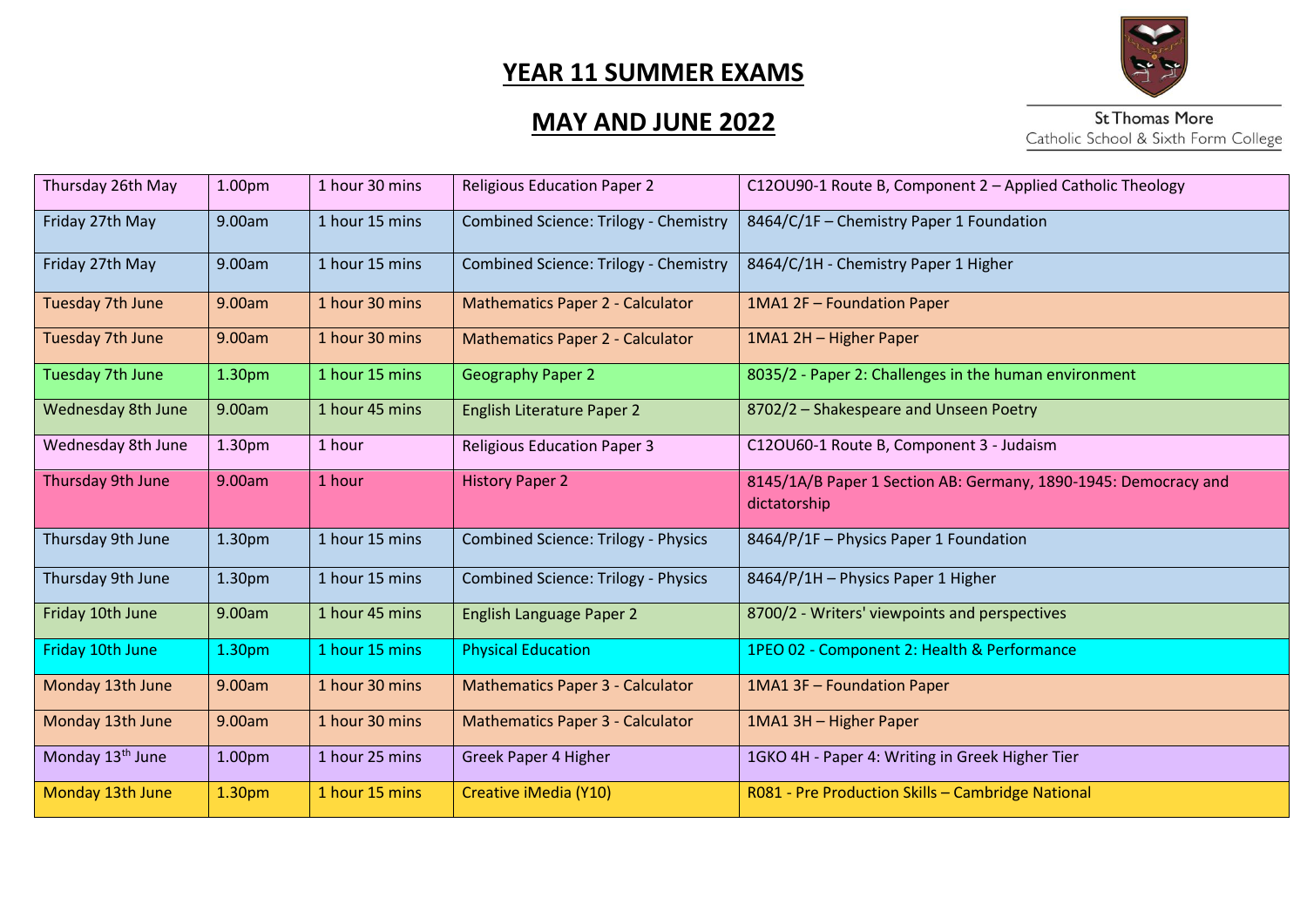

# **MAY AND JUNE 2022**

| Tuesday 14th June          | 9.00am | 1 hour         | <b>Geography Paper 3</b>                   | 8035/3 - Paper 3: Geographical applications               |
|----------------------------|--------|----------------|--------------------------------------------|-----------------------------------------------------------|
| Tuesday 14th June          | 1.00pm | 1 hour 30 mins | <b>Statistics Paper 1 Foundation</b>       | 1STO 1F - Foundation Paper                                |
| Tuesday 14th June          | 1.00pm | 1 hour 30 mins | <b>Statistics Paper 1 Higher</b>           | 1STO 1H - Higher Paper                                    |
| Wednesday 15th June        | 9.00am | 1 hour 15 mins | <b>Combined Science: Trilogy - Biology</b> | 8464/B/2F - Biology Paper 2 Foundation                    |
| Wednesday 15th June        | 9.00am | 1 hour 15 mins | <b>Combined Science: Trilogy - Biology</b> | 8464/B/2H - Biology Paper 2 Higher                        |
| <b>Wednesday 15th June</b> | 1.00pm | 2 hours        | Design & Technology                        | 8552/W                                                    |
| Thursday 16th June         | 1.30pm | 1 hour 15 mins | <b>French Paper 4 Foundation</b>           | 1FRO 4F - Paper 4: Writing in French Foundation Tier      |
| Thursday 16th June         | 1.30pm | 1 hour 20 mins | French Paper 4 Higher                      | 1FRO 4H - Paper 4: Writing in French Higher Tier          |
| Friday 17th June           | 9.00am | 1 hour 15 mins | Spanish Paper 4 Foundation                 | 1SPO 4F - Paper 4: Writing in Spanish Foundation Tier     |
| Friday 17th June           | 9.00am | 1 hour 20 mins | Spanish Paper 4 Higher                     | 1SPO 4H - Paper 4: Writing in Spanish Higher Tier         |
| Friday 17th June           | 1.00pm | 45 mins        | Polish Paper 1 Listening - Higher          | 8688/LH - Paper 1: Listening                              |
| Friday 17th June           | 1.00pm | 1 hour         | Polish Paper 2 - Reading Higher            | 8688/RH - Paper 2: Reading                                |
| Monday 20th June           | 9.00am | 1 hour 15 mins | Combined Science: Trilogy - Chemistry      | 8464/C/2F - Chemistry Paper 2 Foundation                  |
| Monday 20th June           | 9.00am | 1 hour 15 mins | Combined Science: Trilogy - Chemistry      | 8464/C/2H - Chemistry Paper 2 Higher                      |
| Monday 20th June           | 1.00pm | 1 hour 30 mins | <b>Food Preparation &amp; Nutrition</b>    | J309/01                                                   |
| Tuesday 21st June          | 9.00am | 1 hour         | <b>History Paper 3</b>                     | 8145/2B/A Paper 2 Section BA: Norman England, c1066-c1100 |
| Thursday 23rd June         | 9.00am | 1 hour 15 mins | <b>Combined Science: Trilogy - Physics</b> | 8464/P/2F - Physics Paper 2 Foundation                    |
| Thursday 23rd June         | 9.00am | 1 hour 15 mins | <b>Combined Science: Trilogy - Physics</b> | 8464/P/2H - Physics Paper 2 Higher                        |